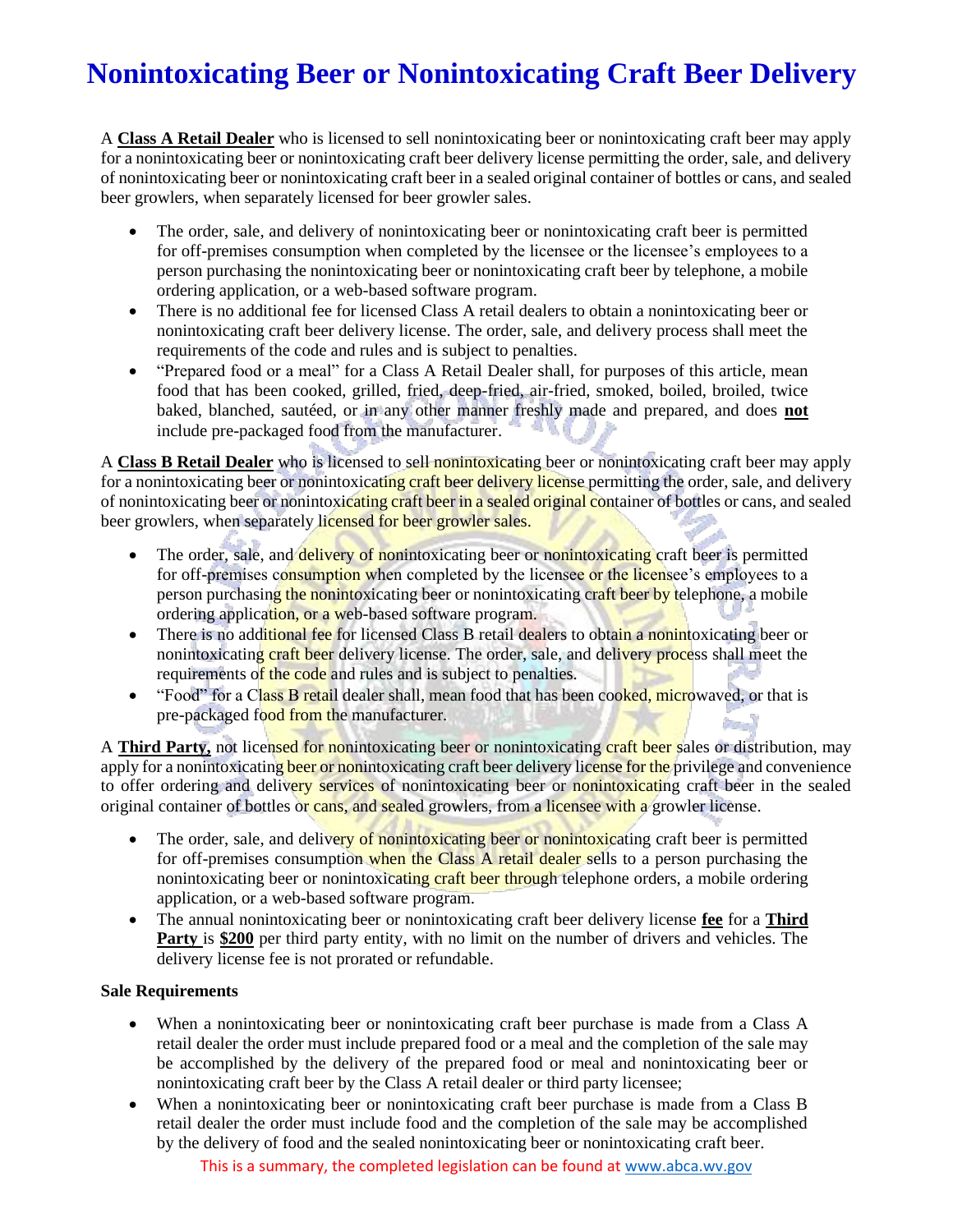# **Nonintoxicating Beer or Nonintoxicating Craft Beer Delivery**

- Any person purchasing nonintoxicating beer or nonintoxicating craft beer shall be 21 years of age or older, shall not be visibly or noticeably intoxicated at the time of delivery, and shall meet the requirements set forth in the code and rules for the sale of nonintoxicating beer or nonintoxicating craft beer;
- An order, sale, or delivery consisting of multiple meals shall not amount to any combination of bottles, cans, or sealed growlers in excess of **384** fluid ounces of nonintoxicating beer or nonintoxicating craft beer; and
- A third-party delivery licensee may not have a pecuniary interest in a Class A or Class B retail dealer and may only charge a convenience fee for the delivery of any nonintoxicating beer or nonintoxicating craft beer and may not be greater than **\$20.00** per delivery order where nonintoxicating beer or nonintoxicating craft beer are ordered by the purchasing person.

### **Delivery Requirements.**

- Delivery persons employed for the delivery of nonintoxicating beer or nonintoxicating craft beer shall be 21 years of age or older.
- The Class A retail dealer, Class B retail dealer and the third party delivery licensee:
	- $\circ$  shall file each delivery person's name, driver's license, and vehicle information with the commissioner:
	- $\circ$  shall train delivery persons on verifying legal identification and in identifying the signs of intoxication and shall submit certification of the training to the commissioner;
	- $\circ$  shall hold a retail transportation permit for each delivery vehicle delivering sealed nonintoxicating beer or nonintoxicating craft beer. A delivery driver must retain a copy of his or her permit as proof of licensure, electronic copies are permissible. may only deliver prepared food or a meal, and sealed nonintoxicating beer or nonintoxicating craft beer orders in the **county or contiguous counties** where the Class A retail dealer or a Class B retail dealer is located;
	- o may **only** deliver
		- **prepared** food or a meal, and sealed nonintoxicating beer or nonintoxicating craft beer to addresses located in West Virginia from a Class A retail dealer. A Class A retail dealer or third-party delivery licensee shall pay and account for all sales and state, county and municipal taxes;
			- food, and sealed nonintoxicating beer or nonintoxicating craft beer to addresses located in West Virginia from a Class B retail dealer. A Class B retail dealer or third-party delivery licensee shall pay and account for all sales and state, county and municipal taxes;
	- o may **NOT** deliver prepared food or a meal or food, and nonintoxicating beer or nonintoxicating craft beer to any other licensee, all deliveries of food or a meal or food and also alcohol are for personal use, and not for resale;
	- o may **NOT** deliver and leave food or prepared food or a meal, and sealed nonintoxicating beer or nonintoxicating craft beer at any address without verifying a person's age and identification as required by this section.

### **Telephone, mobile ordering application, or web-based software requirements.**

- The delivery person may only permit the person who placed the order through a telephone, mobile ordering application, or web-based software to accept the prepared food or a meal, and nonintoxicating beer or nonintoxicating craft beer delivery which is subject to age verification upon delivery with the delivery person's visual review and age verification and storage of a scanned image of the purchasing person's legal identification.
- Any mobile ordering application or web-based software used shall create a stored record and image of the purchasing person's legal identification and details of the sale, accessible by the